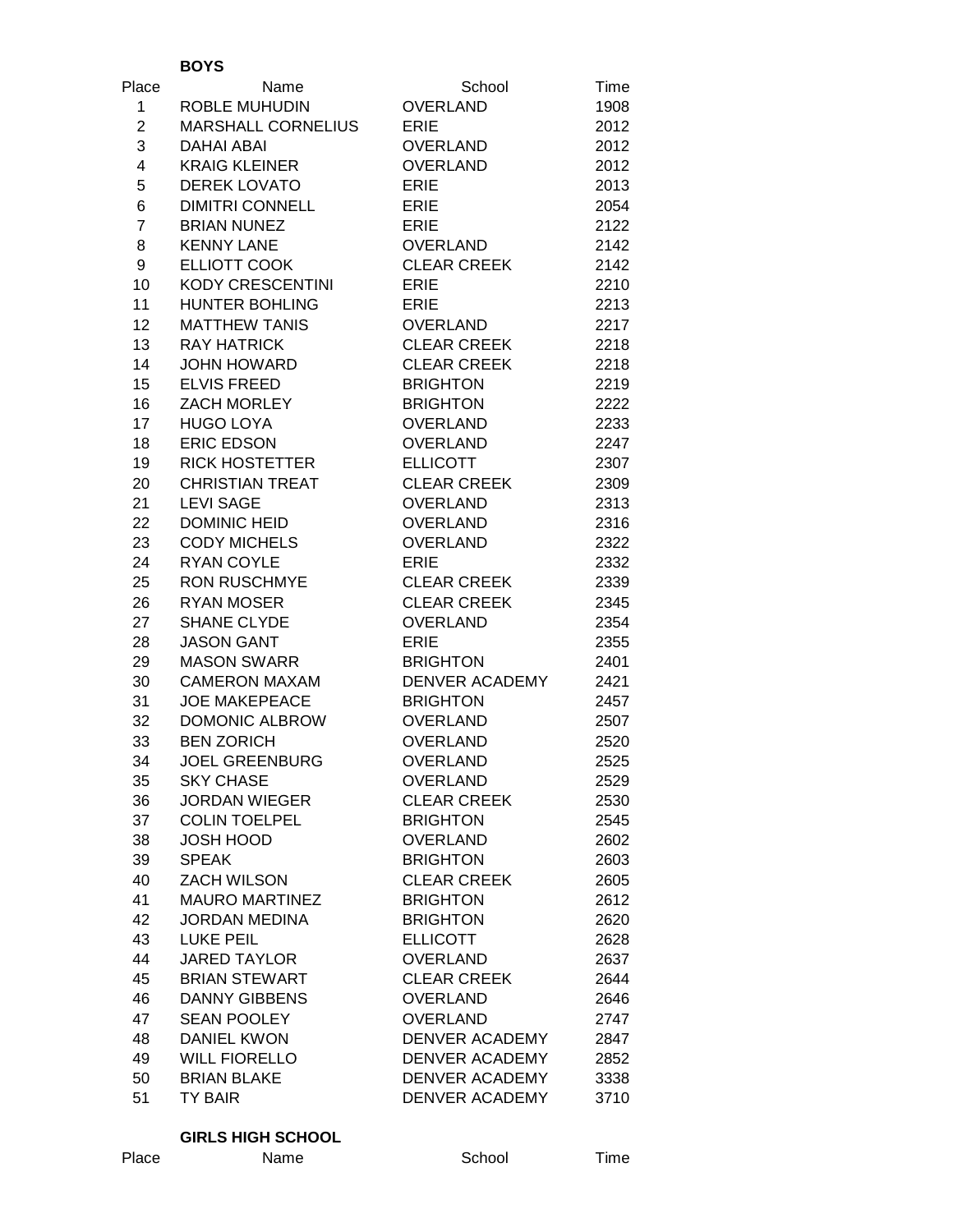| $\mathbf{1}$            | <b>XENIA FLORES</b>       | <b>BRIGHTON</b>         | 2322 |
|-------------------------|---------------------------|-------------------------|------|
| $\overline{\mathbf{c}}$ | <b>HEIDI CLARK</b>        | <b>ERIE</b>             | 2400 |
| 3                       | MARY FERRARO              | OVERLAND                | 2638 |
| $\overline{\mathbf{4}}$ | <b>DANIELLA BUSS</b>      | <b>CLEAR CREEK</b>      | 2644 |
| 5                       | ASHLEY KELLY              | <b>BRIGHTON</b>         | 2651 |
| 6                       | ALEXSIS ZUMWALT           | <b>ERIE</b>             | 2651 |
| $\overline{7}$          | MICHELLE AABERG           | <b>ERIE</b>             | 2659 |
| 8                       | <b>ERIN WEDDING</b>       | OVERLAND                | 2726 |
| 9                       | STEPHANIE MARTINEZ        | <b>BRIGHTON</b>         | 2737 |
| 10                      | <b>GRIFFITH</b>           | <b>CLEAR CREEK</b>      | 2805 |
| 11                      | <b>ELISE FAGAN</b>        | OVERLAND                | 2807 |
| 12 <sup>2</sup>         | AREIL ADAM                | OVERLAND                | 2809 |
| 13                      | CHRYSTAL PENNINGTON       | <b>CLEAR CREEK</b>      | 2832 |
| 14                      | <b>HANAH POPP</b>         | <b>CLEAR CREEK</b>      | 2842 |
| 15                      | MEGAN WILSON              | <b>CLEAR CREEK</b>      | 2942 |
| 16                      | STEPHANIE HESTER          | <b>ELLICOTT</b>         | 3013 |
| 17                      | ALEX JAMES                | <b>CLEAR CREEK</b>      | 3117 |
| 18                      | <b>BECKY KAPKE</b>        | <b>OVERLAND</b>         | 3302 |
| 19                      | ERIN COHAN                | OVERLAND                | 3325 |
| 20                      | MILISSA MORIN             | <b>CLEAR CREEK</b>      | 3333 |
| 21                      | JENNIFER EGGLESTON        | OVERLAND                | 3546 |
|                         |                           |                         |      |
|                         | <b>MIDDLE SCHOOL BOYS</b> |                         |      |
| Place                   | Name                      | School                  | Time |
| 1                       | REXFORD QUARTARONE        | <b>SHINING MOUNTAIN</b> | 1305 |
| $\overline{\mathbf{c}}$ | <b>MATT SEMCKEN</b>       | <b>CLEAR CREEK</b>      | 1339 |
| 3                       | <b>ELI DAVIS</b>          | <b>SHINING MOUNTAIN</b> | 1350 |
| $\overline{\mathbf{4}}$ | <b>CAMERON BOWEN</b>      | <b>ELIZABETH</b>        | 1406 |
| 5                       | <b>JACKSON SEMKEN</b>     | <b>CLEAR CREEK</b>      | 1414 |
| 6                       | XANDER ANDRADE            | <b>CLEAR CREEK</b>      | 1419 |
| $\overline{7}$          | <b>BILL SCHVETZ</b>       | <b>CLEAR CREEK</b>      | 1427 |
| 8                       | <b>JARRETT AUSTIN</b>     | <b>ELIZABETH</b>        | 1437 |
| 9                       | <b>KYLE KNAEBLE</b>       | <b>CLEAR CREEK</b>      | 1445 |
| 10                      | CHANDLER PEDERSEN         | <b>HIGHLAND</b>         | 1458 |
| 11                      | <b>SABE ANDRADE</b>       | <b>CLEAR CREEK</b>      | 1504 |
| 12                      | <b>JAMES MARONEY</b>      | <b>CLEAR CREEK</b>      | 1509 |
| 13                      | <b>JULIAN BECHTEL</b>     | <b>CLEAR CREEK</b>      | 1519 |
| 14                      | <b>GARY HAWKES</b>        | <b>ELIZABETH</b>        | 1547 |
| 15                      | JACOB COOK                | <b>CLEAR CREEK</b>      | 1607 |
| 16                      | DANIEL LIVINGOOD          | <b>CLEAR CREEK</b>      | 1610 |
| 17                      | <b>CHRIS MCMAHON</b>      | SHINING MOUNTAIN        | 1633 |
| 18                      | <b>AARON FULLER</b>       | <b>COLORADO SUN</b>     | 1635 |
| 19                      | <b>LUCAS SEMROD</b>       | <b>SHINING MOUNTAIN</b> | 1636 |
| 20                      | KIERAN OLIVER             | <b>SHINING MOUNTAIN</b> | 1638 |
| 21                      | <b>DYLAN JONES</b>        | <b>CLEAR CREEK</b>      | 1702 |
| 22                      | <b>CORY KERR</b>          | <b>CLEAR CREEK</b>      | 1735 |
| 23                      | <b>CHRISTOPHER WALSH</b>  | <b>SHINING MOUNTAIN</b> | 1739 |
| 24                      | <b>THOMAS CANTWELL</b>    | SHINING MOUNTAIN        | 1746 |
| 25                      | <b>DILLON KOHAGEN</b>     | <b>CLEAR CREEK</b>      | 1752 |
| 26                      | <b>KARL SCHWERKE</b>      | <b>CLEAR CREEK</b>      | 1804 |
| 27                      | <b>ALEX HUGGINS</b>       | <b>ELIZABETH</b>        | 1949 |
| 28                      | <b>KAI LINDEN</b>         | <b>SHINING MOUNTAIN</b> | 2002 |
| 29                      | <b>BRANDON SEYMOUR</b>    | <b>ELIZABETH</b>        | 2004 |
| 30                      | <b>SAM MANZANARES</b>     | <b>COLORADO SUN</b>     | 2034 |
| 31                      | <b>JASON ELLINWOOD</b>    | <b>SHINING MOUNTAIN</b> | 2206 |
| 32                      | <b>MOSES MARTINEZ</b>     | <b>BRIGHTON</b>         | 2241 |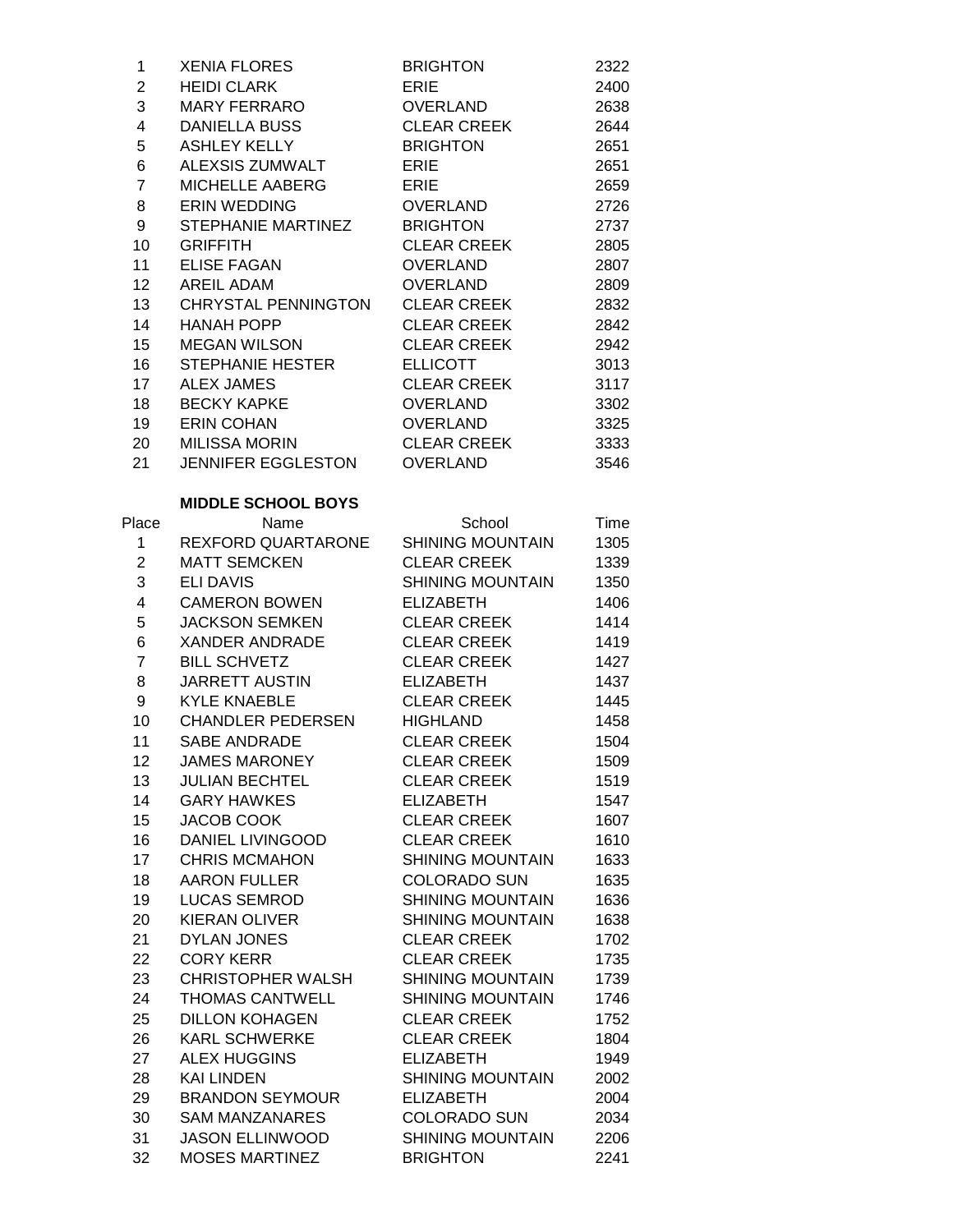|                 | <b>MIDDLE SCHOOL GIRLS</b>      |                     |      |
|-----------------|---------------------------------|---------------------|------|
| Place           | Name                            | School              | Time |
| 1               | BREANNA HEMMING                 | ELIZABETH           | 1320 |
| $\overline{2}$  | RACHEL LOPEZ                    | <b>BRIGHTON</b>     | 1320 |
| 3               | KENDELL MARQUEZ                 | <b>COLORADO SUN</b> | 1415 |
| 4               | KRISTEN MARTINEZ                | <b>BRIGHTON</b>     | 1420 |
| 5               | KIRSTY FREDERICK                | <b>CLEAR CREEK</b>  | 1523 |
| 6               | CONLEY MARQUEZ                  | <b>COLORADO SUN</b> | 1543 |
| $\overline{7}$  | CANIELLE FORRESTER              | <b>COLORADO SUN</b> | 1611 |
| 8               | <b>CASEY TORBET</b>             | <b>COLORADO SUN</b> | 1615 |
| 9               | MEAGAN SMIDT                    | <b>BRIGHTON</b>     | 1628 |
| 10              | ALEXANDRIA MADDOX ELIZABETH     |                     | 1645 |
| 11              | <b>JILL GONZALEZ</b>            | COLORADO SUN        | 1706 |
| 12              | <b>JADE ZUSPAN</b>              | SHINING MOUNTAIN    | 1717 |
| 13              | SAMI AHRBERG                    | COLORADO SUN        | 1752 |
| 14              | <b>CAITLIN WILSEY</b>           | ELIZABETH           | 1803 |
| 15              | <b>JACKIE WICHMANN</b>          | <b>CLEAR CREEK</b>  | 1901 |
| 16              | <b>JESSICA SIMONSON</b>         | CLEAR CREEK         | 1913 |
| 17              | <b>MELISSA BRUE</b>             | <b>COLORADO SUN</b> | 2039 |
| 18              | KATARINA OVERBERG               | <b>COLORADO SUN</b> | 2039 |
| 19              | <b>MEGAN ERNST</b>              | CLEAR CREEK         | 2117 |
| 20              | ANDREA MARTINEZ                 | BRIGHTON            | 2158 |
| 21              | EMILY HERSHMAN                  | ELIZABETH           | 2236 |
| 22              | DEBREANA GARCIA                 | COLORADO SUN        | 2305 |
| 23              | SIDNEE CROWLEY                  | <b>ELIZABETH</b>    | 2306 |
| 24              | MADISON COUNTERMAN COLORADO SUN |                     | 2327 |
| 25 <sub>2</sub> | HEATHER LA FROMBOISE ELIZABETH  |                     | 2432 |
| 26              | <b>MEGAN BRUE</b>               | COLORADO SUN        | 2515 |
| 27              | <b>ALICIA CALKINS</b>           | <b>ELIZABETH</b>    | 2601 |

#### **HIGH SCHOOL BOYS**

| <b>OVERLAND</b>    | 16  |
|--------------------|-----|
| ERIE               | 20  |
| <b>CLEAR CREEK</b> | 56  |
| <b>BRIGHTON</b>    | 91  |
| <b>ELLICOTT</b>    | 166 |
| DENVER ACADEMY     | 179 |

#### **HIGH SCHOOL GIRLS**

| OVERLAND    | 34     |
|-------------|--------|
| CLEAR CREEK | 41     |
| BRIGHTON    | $.37*$ |
| ERIE        | $.37*$ |
| ELLICOTT    | 82     |

## **MIDDLE SCHOOL BOYS**

| CLEAR CREEK      | 20  |
|------------------|-----|
| SHINING MOUNTAIN | 40  |
| ELIZABETH        | 53  |
| COLORADO SUN     | 115 |
| <b>BRIGHTON</b>  | 134 |
| HIGHLAND         | 112 |